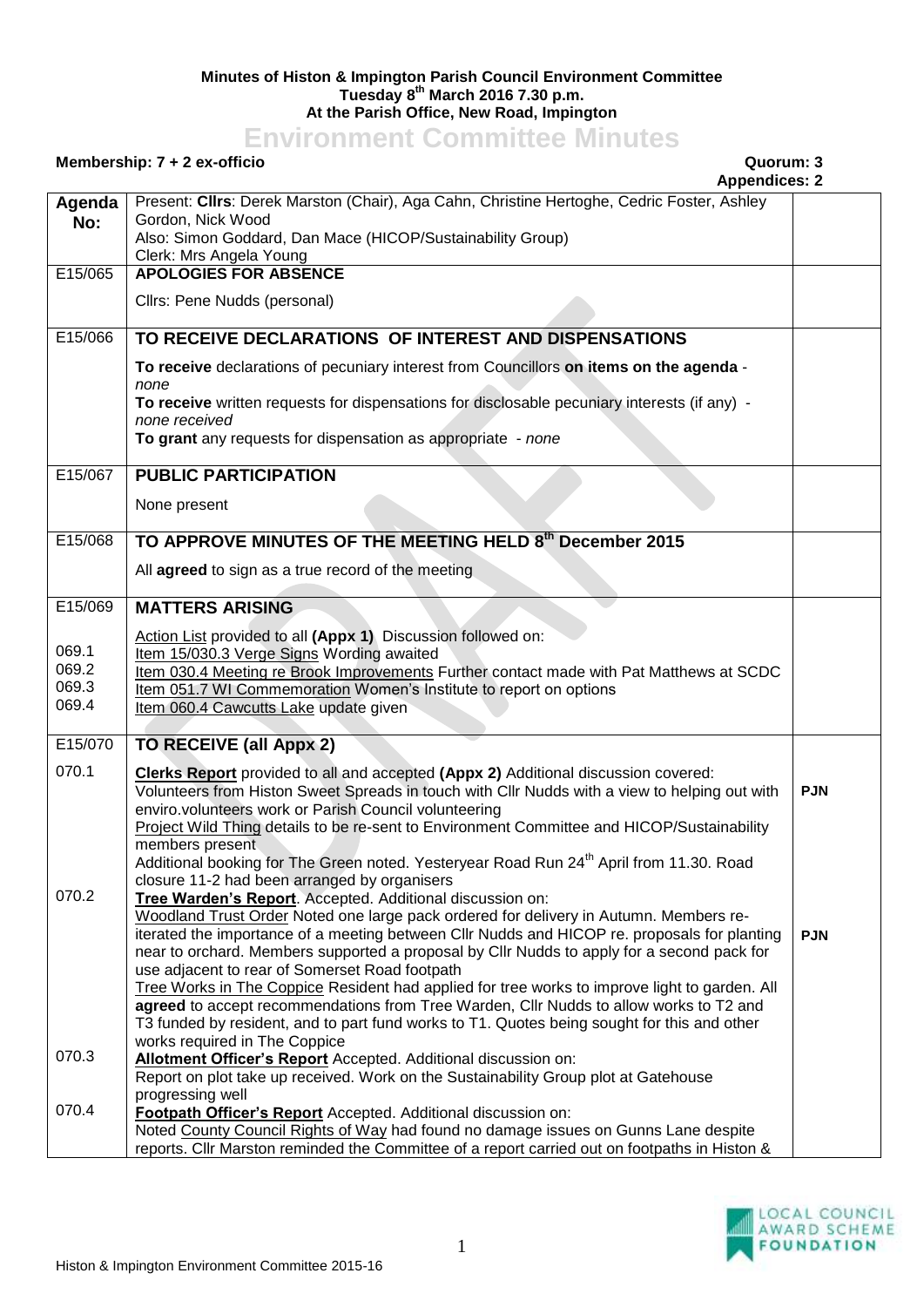|         | Impington in 2014-15                                                                                                                                                                  |                   |
|---------|---------------------------------------------------------------------------------------------------------------------------------------------------------------------------------------|-------------------|
| 070.5   | <b>Sustainability Working Party Report</b> Dan Mace and Simon Goddard updated the Committee                                                                                           |                   |
|         | on meetings held 20 <sup>th</sup> January and 9 <sup>th</sup> February. Proposals for projects include:                                                                               |                   |
|         | - Food waste survey                                                                                                                                                                   |                   |
|         | - Repair Café                                                                                                                                                                         |                   |
|         | - Car Sharing                                                                                                                                                                         |                   |
|         | - Energy Reduction                                                                                                                                                                    |                   |
|         | - Hedgehog Tunnels                                                                                                                                                                    |                   |
|         | Work on wildflower verges continues, for launch in 2016 season.                                                                                                                       |                   |
| 070.6   | Public Art Working Party Meeting due 22 March. Accepted. Additional discussion on:                                                                                                    |                   |
|         | BT Box ideas. Proposals for organised graffiti project. Glazed pavilion issues reported at Full                                                                                       |                   |
|         | Council                                                                                                                                                                               |                   |
| 070.7   | Village Green Report Accepted. Additional discussion on:                                                                                                                              |                   |
|         | Duck Viewing Platform Mitre on display boards requires attention. Assistant Groundsman to                                                                                             |                   |
|         | be asked to clean duck mess off weekly once new vehicle in use                                                                                                                        | <b>Cty Cllr</b>   |
|         | Heritage Lights Columns Meeting being requested with Balfour Beatty and County Council by                                                                                             | <b>Mason</b>      |
|         | Cty Cllr Mason                                                                                                                                                                        |                   |
| 070.8   | <b>Burial Ground Report</b> Accepted. Additional discussion on:                                                                                                                       |                   |
|         | Management Issues raised with Assistant Groundsman. Apple Tree pruned by HICOP                                                                                                        | <b>PJN</b>        |
|         | member. Boundary with Mill Lane Clerk delegated to work with Cllr Nudds to organise                                                                                                   |                   |
|         | replanting following stump grinding, so long as costs within budget                                                                                                                   |                   |
| 070.9   | Kings Meadow Working Party Accepted. Additional discussion on:                                                                                                                        |                   |
|         | Cllr Ing and Cahn members of working party, together with Clerk. Noted remaining budgets                                                                                              |                   |
|         | being transferred to 16-17 due to best timing of planting                                                                                                                             |                   |
| 070.10  | <b>HICOP Report</b> Accepted. No further report                                                                                                                                       |                   |
|         |                                                                                                                                                                                       |                   |
| E15/071 | <b>OTHER MATTERS</b>                                                                                                                                                                  |                   |
| 071.1   | <b>Review Burial Ground Rules &amp; Fees (Appx 3)</b>                                                                                                                                 |                   |
|         | Proposals accepted for increase in fees with effect from 1 <sup>st</sup> April 2016. Additional rule included                                                                         | <b>March Full</b> |
|         | "vehicles must not drive on areas not set out for the purpose" Recommendation to Full                                                                                                 | <b>Council</b>    |
|         | Council March 2016                                                                                                                                                                    |                   |
| 071.2   | To Review Recent Hire of Homefield Park (part of Appx 2). Members fully discussed the                                                                                                 |                   |
|         | recent hire for half term funfair. Newsletter article March 2016 had asked for feedback from                                                                                          |                   |
|         | residents. Agreed to defer to next meeting to produce a paper to take to Full Council                                                                                                 | <b>Next</b>       |
|         | regarding setting out preferred use of open spaces throughout the villages. Issues discussed                                                                                          | agenda            |
|         | initially included:                                                                                                                                                                   |                   |
|         | - Open spaces being marketed as venues or remaining as largely unused                                                                                                                 |                   |
|         | - Seasonal issues                                                                                                                                                                     |                   |
|         | - Notification of any events                                                                                                                                                          |                   |
|         | - Fee Structure                                                                                                                                                                       |                   |
| 071.3   | - Protection of wildlife/flora                                                                                                                                                        | <b>Next</b>       |
|         | To Discuss Strategy for commercial enterprise booking of Parish Council owned spaces.                                                                                                 | agenda            |
| 071.4   | Deferred to next meeting as part of a review item 71.2                                                                                                                                |                   |
|         | To Review Outstanding budgets and year to date finance (Appx 4). Noted all Buchans                                                                                                    |                   |
|         | Landscapes invoices now received and delegation given for tree works to Clerk working with<br>Tree Warden. Clerk delegated to ensure all planned spend be taken forward before end of |                   |
|         | year and any necessary carry over to 2016-17 be reported to Finance, Legal and Admin                                                                                                  |                   |
|         | Committee. Noted the transfer any unspent maintenance budget to a new Specified Reserve                                                                                               |                   |
|         | to minimise repeated precepting in future years. Noted budgets put forward for Precept                                                                                                |                   |
|         | discussions had been agreed at same time as the Precept had been set                                                                                                                  |                   |
| 071.5   | <b>Litter Issues</b> (part of Appx 2) Report accepted. Additional discussion on:                                                                                                      |                   |
|         |                                                                                                                                                                                       |                   |
|         |                                                                                                                                                                                       |                   |
|         | Adopt a Road Scheme Two third of village now covered by volunteer litter pickers and resident                                                                                         |                   |
|         | reporting any highways issues such as overgrown hedges, potholes, broken kerbs etc. to Cllr<br>Foster, for report to County Council                                                   |                   |
|         | Clean for Queen Weekend had been successful. Lucy Frazer MP had attended in support                                                                                                   |                   |
|         | Parish Council Litter Bins Assistant Groundsman to take back responsibility for emptying bins                                                                                         |                   |
|         | from SCDC, at net saving of some £900 per annum before work hours taken into                                                                                                          |                   |
|         | consideration                                                                                                                                                                         |                   |
|         | Shoe Ban/Clothes Bank approach from V Paul LTD to site. Agreed no suitable sites at present                                                                                           |                   |
|         | South Road dog mess. Complaint, asking for consideration to lock gate overnight. Following                                                                                            |                   |
|         | discussion agreed to keep the issue under review                                                                                                                                      |                   |
|         | Dog Bin Request Clerk to work with Cllr Foster to identify best place for dog bin near to                                                                                             |                   |